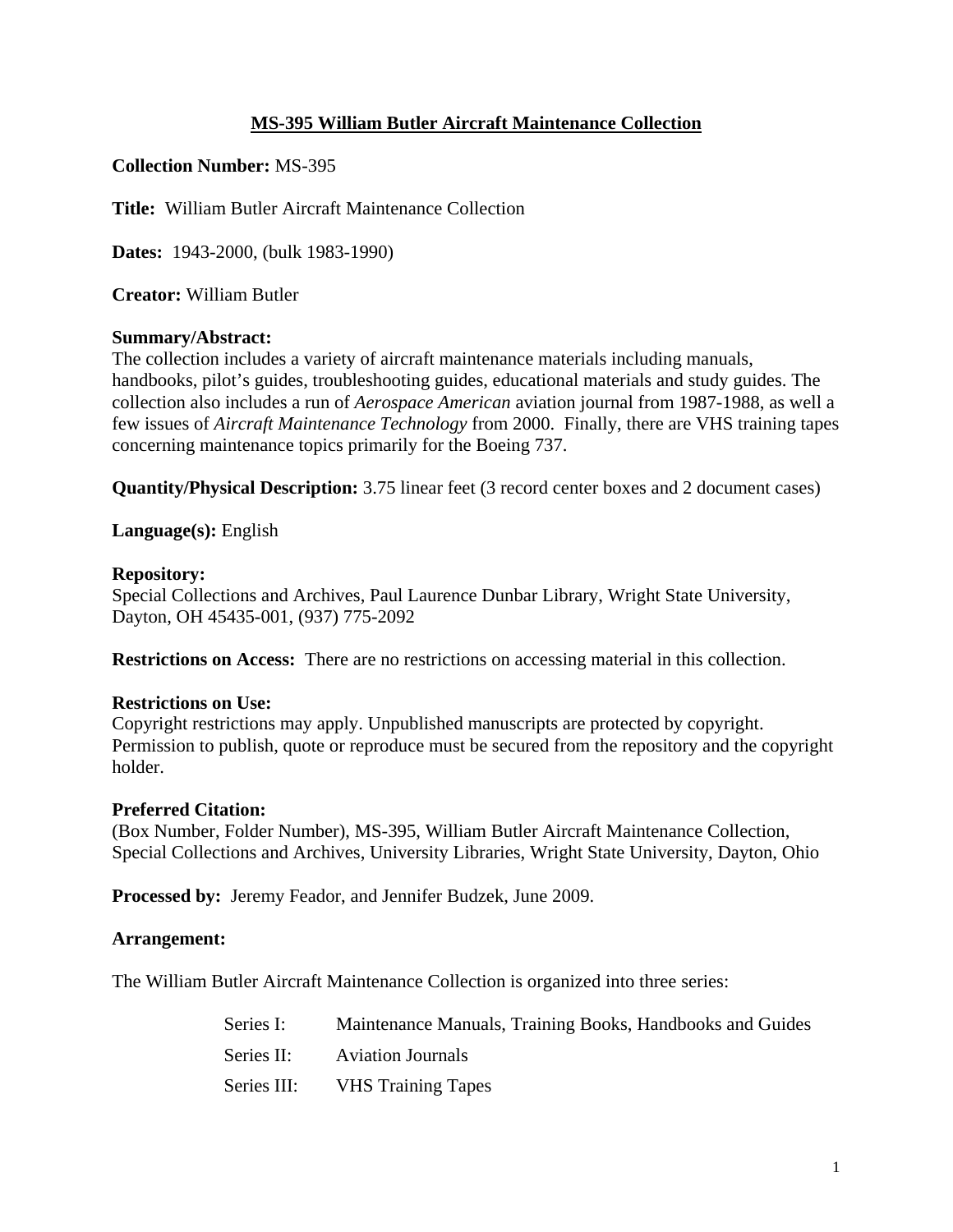#### **Scope and Content**

The William Butler Aircraft Maintenance Collection contains aircraft maintenance manuals, training books, handbooks, guides, aviation journals, and training tapes on aircraft maintenance and operations on various aircraft. Many of these publications date from the 1980s-1990s. The collection is organized into three series:

#### Series I: Maintenance Manuals, Training Books, Handbooks and Guides, 1943-1999

This series contains maintenance manuals, training books, handbooks, troubleshooting guides, system schematics, pilot guides, study guides and self study course materials. The series is divided into two subseries. Subseries I is arranged by manufacturer and is organized alphabetically by manufacturer and then aircraft model. There is a significant amount of material on the Boeing 727, 737, 747, and 757; and the McDonnell Douglas DC 9, DC 10, MD-11, MD-80 and MD-82.

Subseries II, General, contains publications that are not specific to a single manufacturer's aircraft. The subseries is organized alphabetically by title. While primarily dating from the 1980s through 1990s, guides date as early as 1943 and cover topics such as aircraft maintenance technology, history of avionics, aviation weather, and mountain flying.

#### Series II: Aviation Journals, 1987-1988, 2000

Series II, Aviation Journals, contains sixteen copies of the periodical *Aerospace American*, a publication of the American Institute of Aeronautics and Astronautics, from April 1987 through December 1988. The journal offers insight into topics discussed by aerospace professionals in the late 1980s. Also included are two copies of *Aircraft Maintenance Technology* from April-June, 2000. In addition is a collection of four color-etch prints titled *Wings of Glory: A Color-etch Collection of World War I Aircraft* containing artwork by John Berkey and distributed by Southern California Gas Company.

#### Series III: VHS Training Tapes, 1984-1985, undated

Series III, VHS Training Tapes, is arranged alphabetically by title and contains training videotapes on aviation maintenance topics primarily for Boeing 737 systems. Most of the tapes date 1984-1985, but there are also tapes that are undated. The videos contain information on engine fuel and lube systems, as well as major module assembly and disassembly. Other topics include the digital flight control system, flight management system, and intertial reference systems. The videos related to engine topics are labeled "Evendale Technical Training School".

#### **Subject Terms**

#### **Subjects (General)**

Aeronautics--Handbooks, manuals, etc Airplanes--United States--Maintenance and repair Aviation—instrumentation--handbooks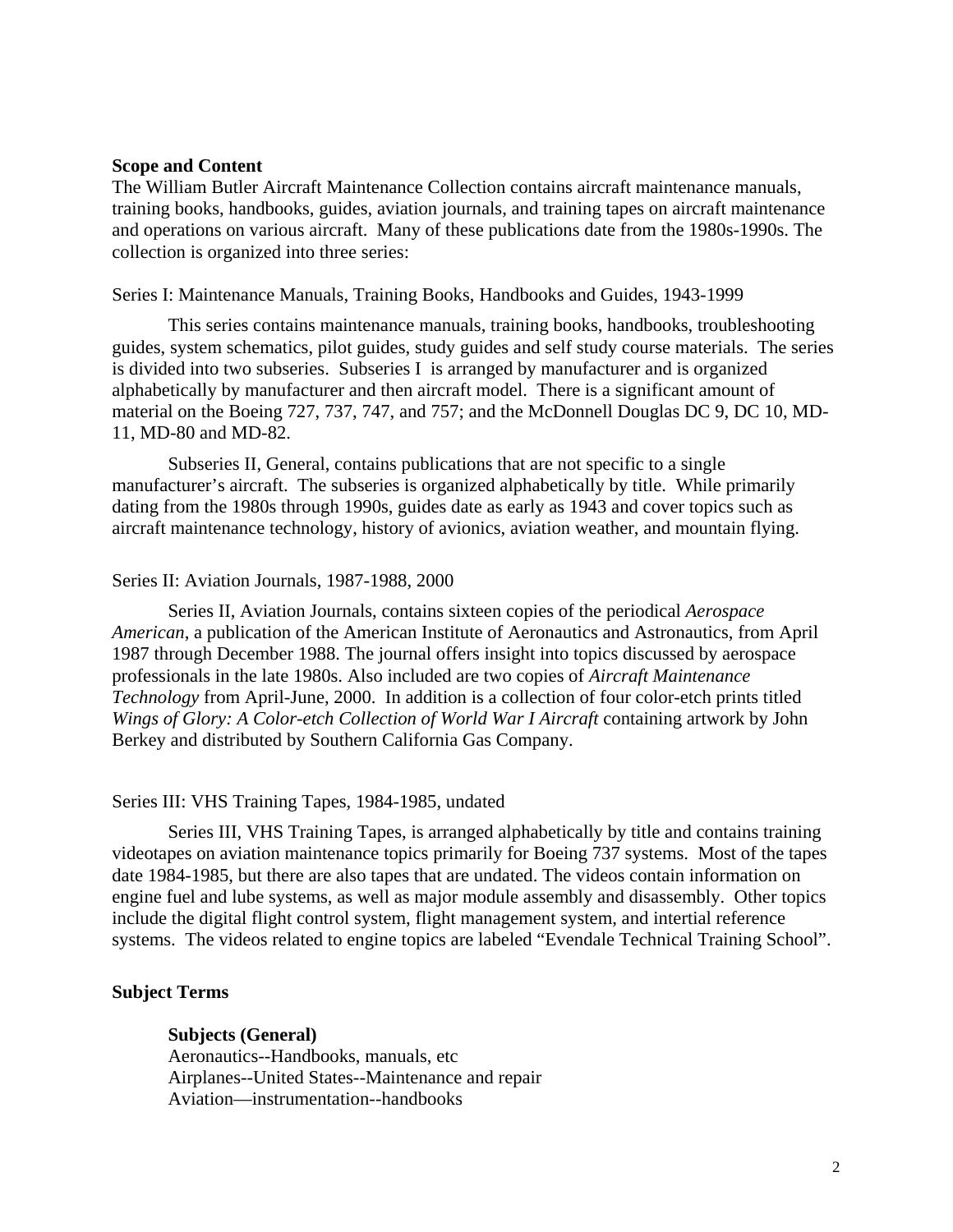Boeing airplanes--History McDonnell Douglas aircraft Piloting--Handbooks, manuals, etc

**Formats**  Manuals, guides, handbooks VHS

FAA Advisory Circulars

# **Collection Inventory**

| <b>Series I</b>    |                  | Maintenance Manuals, Training Books, Handbooks and Guides, 1943-1999                            |              |  |
|--------------------|------------------|-------------------------------------------------------------------------------------------------|--------------|--|
|                    |                  |                                                                                                 |              |  |
| <b>Subseries 1</b> |                  | <b>By Manufacturer</b>                                                                          |              |  |
| <b>Box</b>         | <b>File</b>      | Description                                                                                     | Date         |  |
| 1                  | 1                | Boeing: Standard Aircraft Parts Illustrated Guide Book                                          | Jun 1965     |  |
|                    |                  |                                                                                                 |              |  |
| 1                  | $\overline{2}$   | Boeing 727 APU Troubleshooting Guide                                                            | Undated      |  |
| $\mathbf{1}$       | 3                | Boeing 727 American Airlines Maintenance- Run up/taxi<br><b>Training Handbook</b>               | Aug 1983     |  |
| 1                  | $\overline{4}$   | Boeing 727 Autopilot Self Study Course                                                          | 1987         |  |
|                    |                  |                                                                                                 |              |  |
| $\mathbf{1}$       | 5                | Boeing 727-200, 737, Dassault Mercure: Automatic Electronic<br>Cabin Pressure Control           | Undated      |  |
|                    |                  |                                                                                                 |              |  |
| $\mathbf{1}$       | 6                | Boeing 737 Run-Up/Taxi/ & Engine Run                                                            | Jan 1999     |  |
| 1                  | $\boldsymbol{7}$ | Boeing 737 APU Troubleshooting Guide                                                            | Undated      |  |
| 1                  | 8                | Boeing 737 Component Locators and Field Trip Checklist (2)                                      | Jan 1984     |  |
| 1                  | 9                | Boeing 737 Panel Description                                                                    | Feb 1979     |  |
| $\mathbf{1}$       | 10               | Boeing 737-100, -200, and -300 FSH-413 Environmental Control<br>Systems: Airesearch Study Guide | Feb 1984     |  |
| 1                  | 11               | Boeing 737/200 Maintenance Training Guide                                                       | May 15, 1967 |  |
| 1                  | 12               | Boeing Advanced 737-200 Systems                                                                 | Nov 1984     |  |
| 1                  | 13               | Boeing 737/200 Systems                                                                          | 1984         |  |
|                    |                  |                                                                                                 |              |  |
| $\mathbf{1}$       | 14               | Boeing 737-300 Operation of the Honeywell Inertial Reference<br>System                          | March 1985   |  |
| $\mathbf{1}$       | 15               | Boeing 737 -300, -400, -500 Component Locators and Field Trip<br>Checklist                      | Jan 1984     |  |
| $\mathbf{1}$       | 16               | Boeing 737-300, -400, -500 Component Locators, Field Trip<br>Checklist, and Panel Description   | Apr 24, 1992 |  |
| $\mathbf{1}$       | 17               | Boeing 737 -300/-400/-500 Systems                                                               | Jun 1998     |  |
|                    |                  |                                                                                                 |              |  |
| $\mathbf{1}$       | 18               | Boeing 737-600, -700,-800 Bite Manual Boeing Commercial<br>Airplane Group                       | Jun 10, 1999 |  |
| 1                  | 19               | Boeing 737-600/-700/-800 Component Locator Guide                                                | Undated      |  |
|                    |                  |                                                                                                 |              |  |
| $\mathbf{1}$       | 20               | Boeing 737-823 American Airlines Flight Training Development,<br><b>GSWFA-DH Diagram</b>        | May 14, 1999 |  |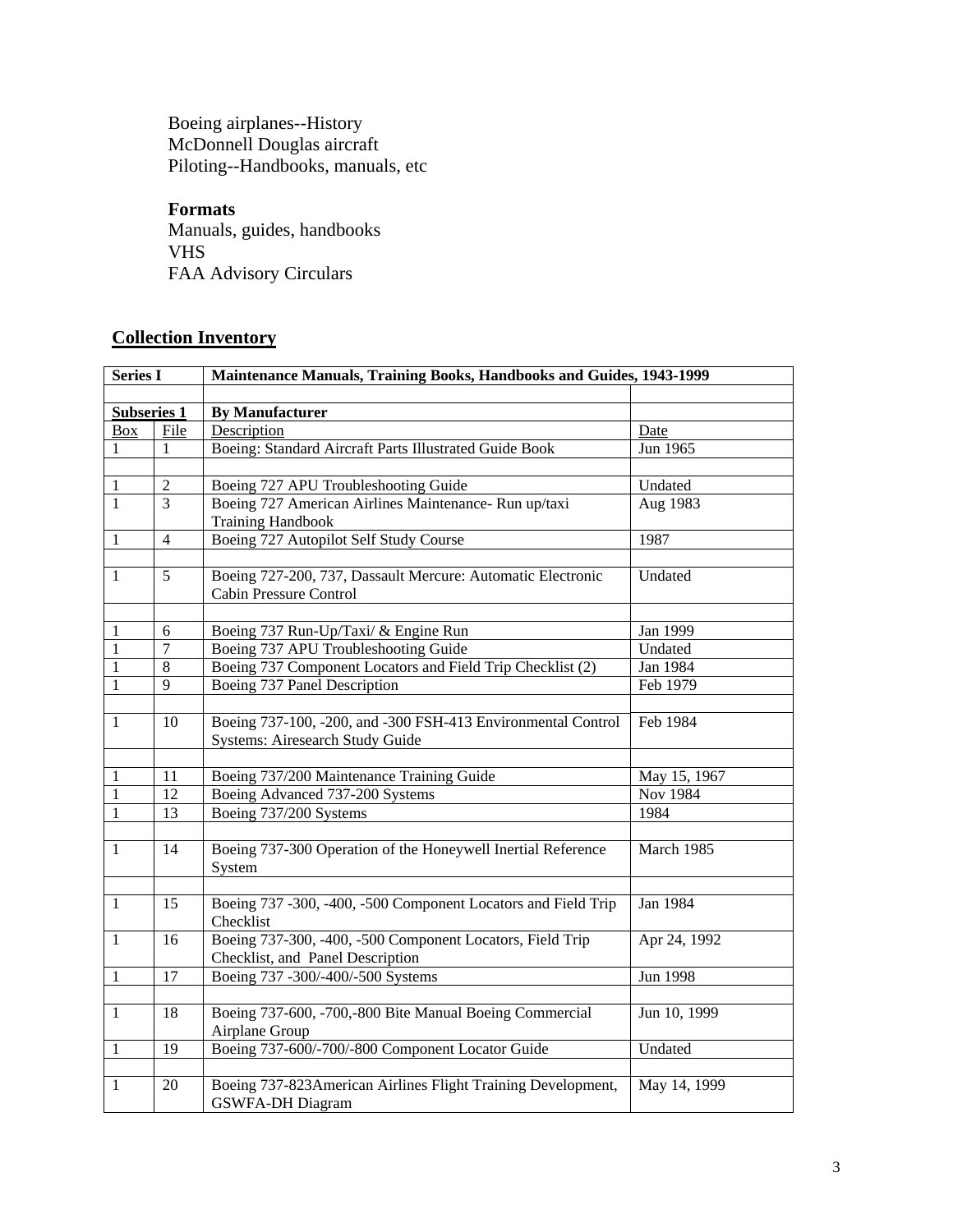| <b>Box</b>                       | File                | Description                                                                                                                                        | Date                 |
|----------------------------------|---------------------|----------------------------------------------------------------------------------------------------------------------------------------------------|----------------------|
| 1                                | 21                  | Boeing 747 APU Troubleshooting Guide                                                                                                               | Undated              |
| $\mathbf{1}$                     | 22                  | Boeing 757 Field Trip Checklist                                                                                                                    | Undated              |
|                                  |                     |                                                                                                                                                    |                      |
| $\mathbf{1}$                     | 23                  | Cessna Aircraft Company: Illustrated Parts Catalog for Models<br>120 and 140                                                                       | 1954                 |
| 1                                | 24                  | Cessna Aircraft Company: Pilot Safety and Warning Supplement                                                                                       | 1998                 |
|                                  |                     |                                                                                                                                                    |                      |
| -1                               | 25                  | Curtiss-Wright Corporation, Wright Aeronautical Division: Basic<br>Theory of Operation Turbo Compound Engine                                       | Jan 1962             |
|                                  |                     |                                                                                                                                                    |                      |
| -1                               | 26                  | Hubbell Configurations chart                                                                                                                       | Undated              |
| $\mathbf{1}$                     | 27                  | Lockheed Models 1049G and 1049H Commercial Operation:<br><b>Super Constellation Pocket Handbook</b>                                                | Undated              |
| $\mathbf{1}$                     | 28                  | Lockheed Super Constellation turbo compound engine: Engine<br>Analyzer Ignition Patterns - Flight Operations Training School<br>Reference Handbook | Dec 1956             |
|                                  |                     |                                                                                                                                                    |                      |
| $\mathbf{1}$                     | 29                  | McDonnell Douglas DC-9 APU Troubleshooting Guide                                                                                                   | Undated              |
|                                  | $\mathbf{1}$        | McDonnell Douglas DC-9 series -30, -40, -50, -80- Dual                                                                                             | Nov 1979             |
| 2                                |                     | Automatic Cabin Pressure Control System, Airesearch Study                                                                                          |                      |
|                                  |                     | Guide                                                                                                                                              |                      |
| 2                                | $\overline{2}$      | McDonnell Douglas DC-9 series -30, -40, -50, -80- Dual                                                                                             | May 1981             |
|                                  |                     | Automatic Cabin Pressure Control System: Airesearch Study                                                                                          |                      |
|                                  |                     | Guide                                                                                                                                              |                      |
| $\overline{2}$                   | 3                   | McDonnell Douglas DC-9 Super 80 Aircal System Schematics                                                                                           | Sep 1982             |
|                                  |                     |                                                                                                                                                    |                      |
| $\overline{2}$                   | $\overline{4}$<br>5 | McDonnell Douglas DC-10, APU Troubleshooting Guide<br>McDonnell Douglas DC-10 Airplane Stations and Access Doors                                   | Undated              |
| $\overline{2}$<br>$\overline{2}$ | 6                   | McDonnell Douglas DC-10 Airplane Zoning                                                                                                            | Sep 1990<br>Sep 1990 |
| $\overline{2}$                   | $\overline{7}$      | McDonnell Douglas DC-10 Flight Controls Home Study Course                                                                                          | 1986                 |
| $\overline{2}$                   | 8                   | McDonnell Douglas DC-10 Run-Up/Taxi Training Handbook                                                                                              | Apr 1989             |
|                                  |                     |                                                                                                                                                    |                      |
| $\overline{2}$                   | 9                   | McDonnell Douglas MD-11 Difference Course Training Manual,<br>Freighter versus Passenger                                                           | Jan 1995             |
| 2                                | 10                  | McDonnell Douglas MD-11 FMS Pilot's Guide                                                                                                          | Oct 1977             |
| $\overline{2}$                   | 11                  | McDonnell Douglas MD-11 Ground Handling, P-11-00-A-06                                                                                              | Feb 1991             |
| 2                                | 12                  | McDonnell Douglas MD-11 Interior Troubleshooting Guide                                                                                             | Undated              |
| $\mathfrak{2}$                   | 13                  | McDonnell Douglas MD-11Lamm Schematics                                                                                                             | Oct 1, 1990          |
|                                  |                     |                                                                                                                                                    |                      |
| 2                                | 14                  | McDonnell Douglas MD-80 36-280 [D] APU Troubleshooting<br>Guide                                                                                    | Apr 1995             |
| 2                                | 15                  | McDonnell Douglas MD-80 Electronic Flight Instrument System<br>(EFIS) Home Study Course                                                            | 1987                 |
| 2                                | 16                  | McDonnell Douglas MD-80 Series Aircraft: Environmental                                                                                             | Aug 1983             |
|                                  |                     | Control System and Components-Airesearch Study Guide                                                                                               |                      |
| 2                                | 17                  | McDonnell Douglas MD-80 Maintenance Manual pages                                                                                                   | Dec 1988             |
| $\overline{2}$                   | 18                  | McDonnell Douglas MD-80 Run-Up/Taxi Training Handbook                                                                                              | Nov 1990             |
| 2                                | 19                  | McDonnell Douglas MD-82, MD-83 American Airlines Lamm<br>Schematics,                                                                               | Jul 20, 1989         |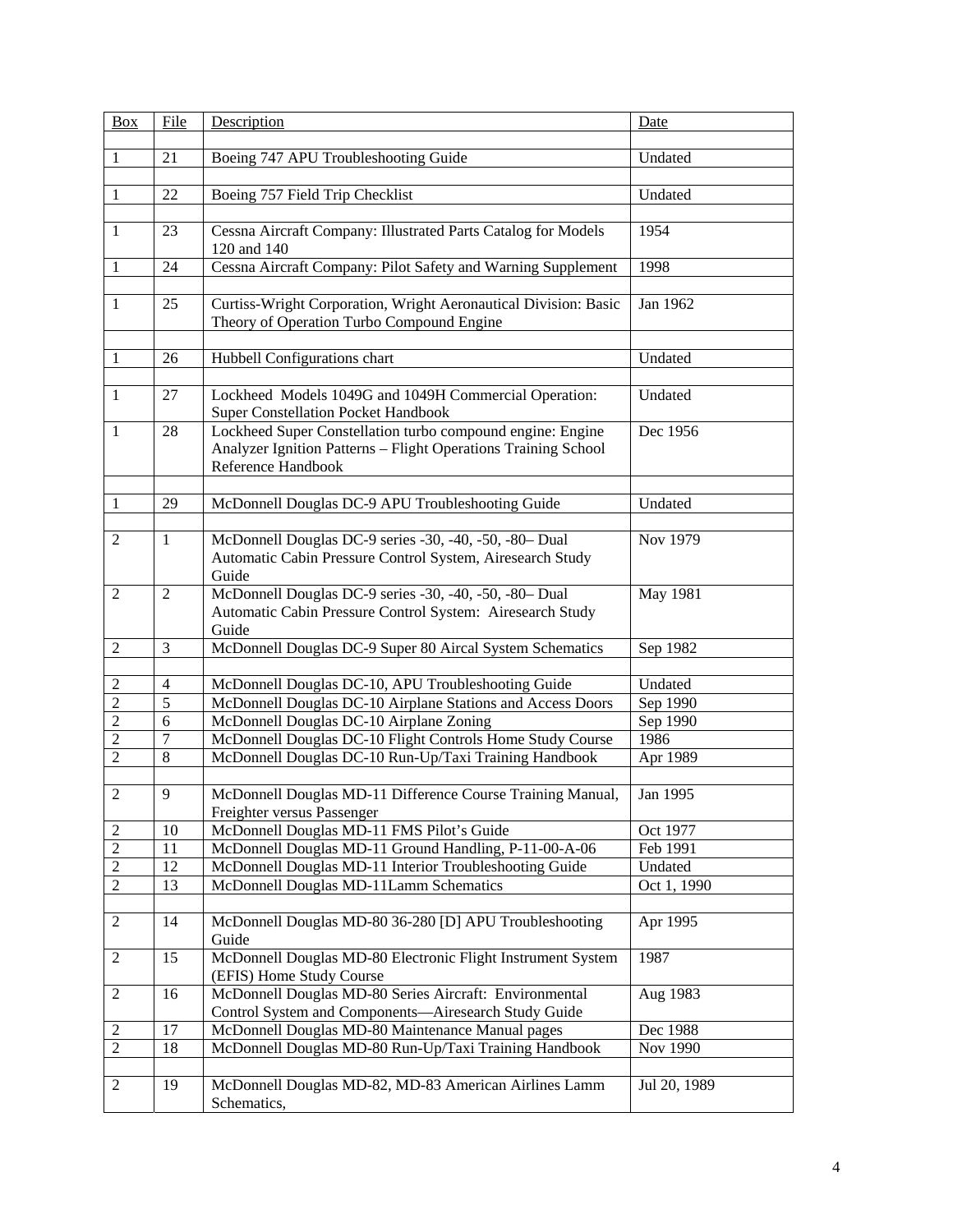| <b>Box</b>         | File           | Description                                                                                              | Date          |
|--------------------|----------------|----------------------------------------------------------------------------------------------------------|---------------|
| $\overline{2}$     | 20             | Rockwell Collins: Collins Engine Indication and Crew Alerting<br>System Troubleshooting Guide            | Sep 1996      |
| 2                  | 21             | Rockwell Collins SAT-2000 Satellite Communications System,<br>Pilot's Guide                              | Nov 1999      |
| 2                  | 22             | Rockwell Collins: Traffic Alert and Collision Avoidance System,<br>Pilot's Guide                         | 1999          |
| 2                  | 23             | Rockwell International: What is VOR/ILS, Instructional Guide                                             | Jun 1980      |
|                    |                |                                                                                                          |               |
| 2                  | 24             | Vultee BT-13A and BT-15 (Army Models) and SNV-1 Navy<br>Model Structural Repair Instructions             | May 10, 1943  |
| <b>Series I</b>    |                | Maintenance Manuals, Training Books, Handbooks and Guides, 1943-1999                                     |               |
|                    |                |                                                                                                          |               |
| <b>Subseries 2</b> |                | General (arranged alphabetically by title)                                                               |               |
| Box                | File           | Description                                                                                              | Date          |
| $\mathfrak{2}$     | 25             | AA Magnetic Particle Inspection and Penetrant Inspection                                                 | Feb 1980      |
| $\overline{2}$     | 26             | AOPA Mountain Flying Course, Pilot Training Guide                                                        | 1974          |
| $\overline{2}$     | 27             | ATA Chapterization and Numbering System                                                                  | May 1993      |
| $\overline{2}$     | 28             | Aeronautics Aircraft Spotters' Handbook                                                                  | 1943          |
| $\overline{2}$     | 29             | Air Transport Association of American Specification for                                                  | Feb 22, 1978  |
|                    |                | Manufacturers' Technical Data, Appendix 2                                                                |               |
| $\overline{c}$     | 30             | Aircraft Fueling Guide (United Airlines)                                                                 | Nov 1987      |
| 3                  | $\mathbf{1}$   | Aircraft Inspection for the General Aviation Aircraft Owner,<br>Inspection Handbook AC-20-106            | Apr 1978      |
| 3                  | $\overline{2}$ | Airport Marking, Signs, and Selected Surface Lighting                                                    | May 1995      |
| 3                  | 3              | Aviation Weather, AC-00-6A                                                                               | 1975          |
| 3                  | $\overline{4}$ | Aviation Weather Services, EA-AC-00USA                                                                   | 1977          |
| 3                  | 5              | Avionics Past and Present (Honeywell)                                                                    | Jun 1988      |
|                    |                |                                                                                                          |               |
| 3                  | 6              | Complete Electronics Home Study Course Self-Study Training<br>Lessons Volume 1                           | 1984          |
| 3                  | $\tau$         | Complete Electronics Home Study Course Self-Study Training<br>Lessons Volume 2                           | 1984          |
| 3                  | 8              | Component Identification Exercise Answer Book, cfm 56-7B                                                 | Jan 1998      |
|                    |                |                                                                                                          |               |
| $\mathfrak{Z}$     | 9              | FCC General Radiotelephone Operator License: Applicant's<br>Home Study Course (includes audio cassettes) | 1985          |
| 3                  | 10             | FCC General Radiotelephone Operator License Test Answers                                                 | 1987          |
|                    |                |                                                                                                          |               |
| 3                  | 11             | Ignition Systems and Magneto Timing with drawings                                                        | Undated       |
| $\mathfrak{Z}$     | 12             | Instrument Flying Handbook, AC-61-2713                                                                   | 1971          |
| 3                  | 13             | Instrument Pilot Airplane Test and Helicopter – Questions,<br>Answers, and Explanations                  | 1980          |
| 3                  | 14             | Line Maintenance Guide for Improved Unscheduled Removal<br>Rate-Stall Warning Computer                   | Aug 1990      |
| 3                  | 15             | Logic Symbols Applied to Maintenance, P-AV-00-B-02 (2<br>copies)                                         | Undated       |
| 3                  | 16             | War Department Technical Manual TMI-410: Airplane<br>Structures (2 copies)                               | Sept 15, 1943 |
| 3                  | 17             | Weight and Balance                                                                                       | Undated       |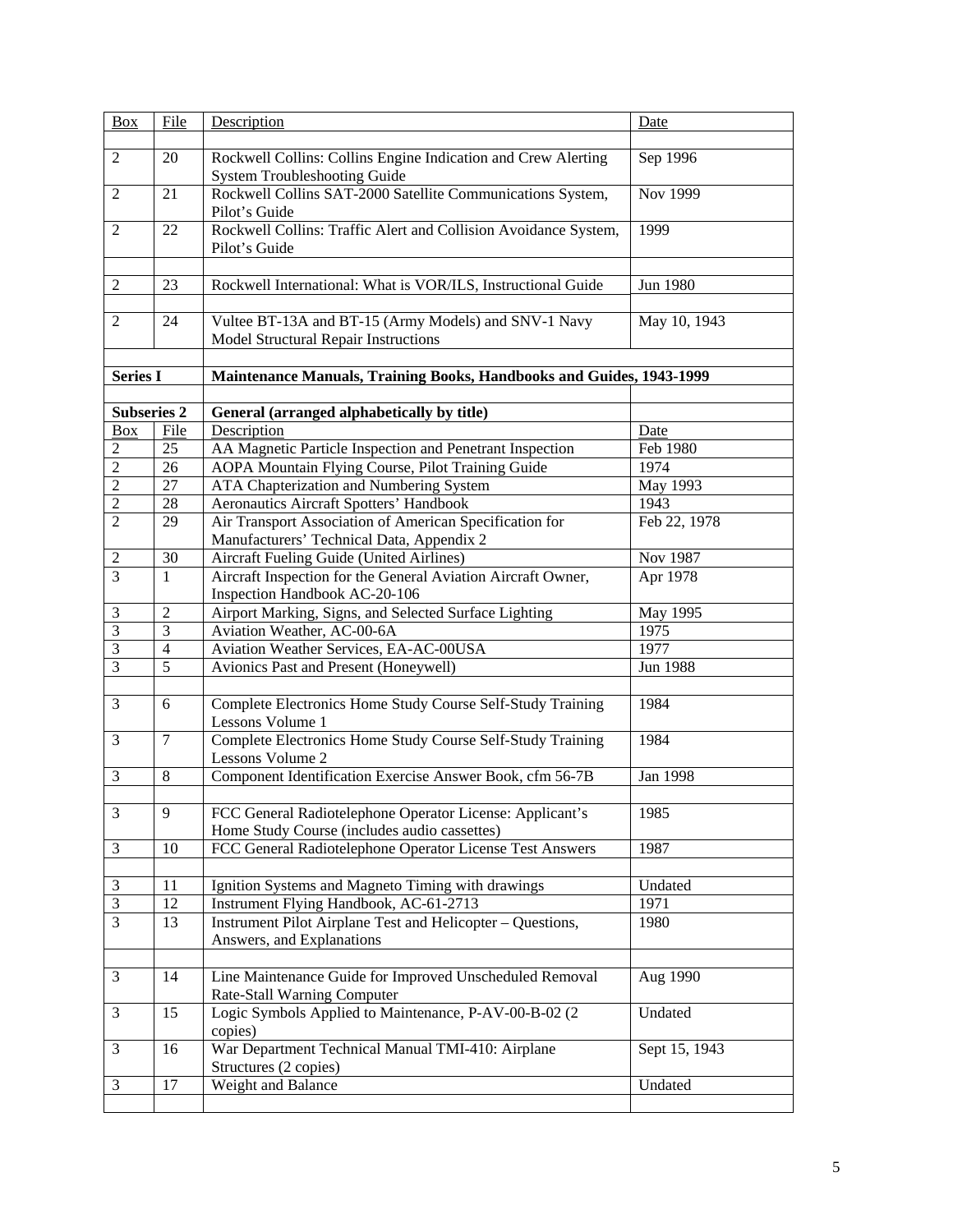| <b>Series II</b>  |                | Journals, 1987-1988, 2000                                        |                |  |
|-------------------|----------------|------------------------------------------------------------------|----------------|--|
| Box               | File           | Description                                                      | Date           |  |
| 3                 | 18             | Aerospace American                                               | Apr 1987       |  |
| 3                 | 19             | Aerospace American                                               | May 1987       |  |
| 3                 | 20             | Aerospace American                                               | Jun 1987       |  |
| 3                 | 21             | Aerospace American                                               | Jul 1987       |  |
| 3                 | 22             | Aerospace American                                               | Oct 1987       |  |
| 3                 | 23             | Aerospace American                                               | Nov 1987       |  |
| 3                 | 24             | Aerospace American                                               | Feb 1988       |  |
| 3                 | 25             | Aerospace American                                               | Mar 1988       |  |
| 3                 | 26             | Aerospace American                                               | Apr 1988       |  |
| 3                 | 27             | Aerospace American                                               | Jun 1988       |  |
| 3                 | 28             | Aerospace American                                               | Jul 1988       |  |
| 3                 | 29             | Aerospace American                                               | Aug 1988       |  |
| 3                 | 30             | Aerospace American                                               | Sep 1988       |  |
| 3                 | 31             | Aerospace American                                               | Oct 1988       |  |
| 3                 | 32             | Aerospace American                                               | Nov 1988       |  |
| 3                 | 33             | Aerospace American                                               | Dec 1988       |  |
|                   |                |                                                                  |                |  |
| 3                 | 34             | Aircraft Maintenance Technology                                  | Apr 2000       |  |
| 3                 | 35             | Aircraft Maintenance Technology                                  | May/Jun 2000   |  |
|                   |                |                                                                  |                |  |
| 3                 | 36             | Wings of Glory: A Color-etch Collection of World War I Aircraft  | Undated        |  |
|                   |                | by John Berkey                                                   |                |  |
|                   |                |                                                                  |                |  |
| <b>Series III</b> |                | VHS Training Tapes, 1984-1985, undated                           |                |  |
| Box               | File           | Description                                                      | Date           |  |
| 4                 | 1              | Boeing 727 Exterior Walk Around 27-00-01 (15:30)                 | 1985           |  |
|                   |                |                                                                  |                |  |
| $\overline{4}$    | $\overline{2}$ | Boeing 737 CFM 56-3 F104 Engine: Fuel System Line                | Undated        |  |
|                   |                | Replaceable Units (26:26)                                        |                |  |
| 4                 | 3              | Boeing 737 CFM 56-3-F103 Engine: Lube System Line                | Undated        |  |
|                   |                | Replacement Units (16:52)                                        |                |  |
| $\overline{4}$    | 4              | Boeing 737 CFM 56-3F103 Engine: Lube System Line                 | Undated        |  |
|                   |                | Replacement Units (16:52) (copy 2)                               |                |  |
| 4                 | 5              | Boeing 737 CFM 56-3 F101 Engine: Major Module Assembly           | Undated        |  |
|                   |                | (19:57)                                                          |                |  |
| $\overline{4}$    | 6              | Boeing 737 CFM 56-3 Engine: Major Module Disassembly             | Undated        |  |
|                   |                | (32:46)                                                          |                |  |
| 4                 | $\overline{7}$ | Boeing 737 Thrust Reverser-Installation and Rigging For Isolated | April 10, 1984 |  |
|                   |                | Engines $(20:28)$                                                |                |  |
|                   |                |                                                                  |                |  |
| 4                 | 8              | Boeing 737-300 Digital Flight Control System: Operational        | Jun 21, 1984   |  |
|                   |                | Check V-37-27-01 (14:58)                                         |                |  |
| 4                 | 9              | Boeing 737-300 Digital Flight Control System: Operational        | Jun 21, 1984   |  |
|                   |                | Check V-37-27-01 (14:58) (copy2)                                 |                |  |
| $\overline{4}$    | 10             | Boeing 737-300 Flight Management Computer: Ground                | Jun 19, 1984   |  |
|                   |                | Operational Check, V-37-34-01 (13:13)                            |                |  |
| 5                 | 1              | Boeing 737-300, Flight Management System V-37-34-04 (20:37)      | Oct 11, 1985   |  |
| 5                 | $\overline{2}$ |                                                                  |                |  |
|                   |                | Boeing 737-300 Intertial Reference System (IRS): Flight Line     | Mar 1, 1985    |  |
|                   |                | Operations and Maintenance V-37-34-03 (52:10)                    |                |  |
| 5                 | 3              | Boeing 737-300 Intertial Reference System (IRS): Ground          | Jun 28, 1984   |  |
|                   |                | Operational Check V-37-34-03 (16:48)                             |                |  |
| 5                 | 4              | Boeing 737-300 Intertial Reference System (IRS): Ground          | Undated        |  |
|                   |                | Operational Check V-37-34-03 (16:48) (copy 2)                    |                |  |